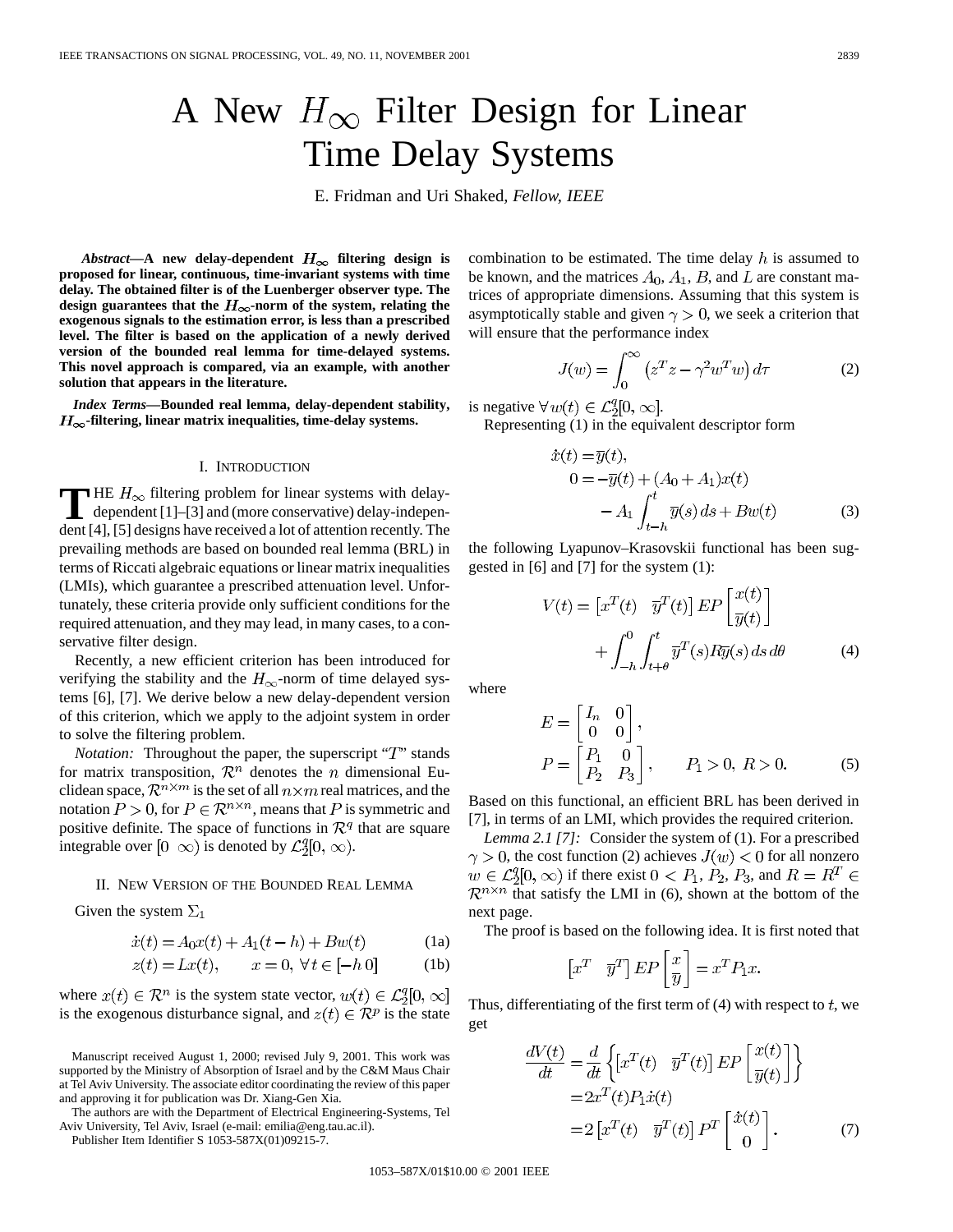Substituting in the right-hand side of (7), the expressions for  $\dot{x}$  and 0 in (3) and applying the standard technique for delaydependent LMI conditions (see e.g., [8]), it is obtained that  $J \leq$ 0 if the following LMI holds:

$$
\begin{bmatrix}\n\Psi & P^T \begin{bmatrix} 0 \\ B \end{bmatrix} & h P^T \begin{bmatrix} 0 \\ A_1 \end{bmatrix} \\
\begin{bmatrix} 0 & B_1^T \end{bmatrix} P & -\gamma^2 I & 0 \\
h \begin{bmatrix} 0 & A_1^T \end{bmatrix} P & 0 & -hR\n\end{bmatrix} < 0 \quad (8)
$$

where

$$
\Psi = P^T \begin{bmatrix} 0 & I \\ (A_0 + A_1) & -I \end{bmatrix} + \begin{bmatrix} 0 & (A_0^T + A_1^T) \\ I & -I \end{bmatrix} P \n+ \begin{bmatrix} L^T L & 0 \\ 0 & hR \end{bmatrix}.
$$
\n(9)

The latter LMI is equivalent to (6).

Unfortunately, the structure of the resulting LMI is not amenable to solving the corresponding filtering problem. We therefore derive another version of the BRL, which is more suitable for the filter design.

We begin by noting that the  $H_{\infty}$ -norm of the system  $\Sigma_1$  of (1) is given by

$$
\|\Sigma_1\|_{\infty} = \sup_{\omega \in \mathcal{R}} \overline{\sigma} \left\{ L \left( j\omega I_n - A_0 - A_1 e^{-jwh} \right)^{-1} B \right\} (10)
$$

where  $\overline{\sigma}{D}$  denotes the largest singular value of D. Since

$$
\overline{\sigma}\{H(j\omega)\} = \overline{\sigma}\{H^T(-j\omega)\}
$$

for all the transfer function matrices  $H(s)$  with real coefficients, it follows that the  $H_{\infty}$ -norm of  $\Sigma_1$  is equal to the  $H_{\infty}$ -norm of the following system:

$$
-\dot{\xi}(t) = A_0^T \xi(t) + A_1^T \xi(t + h) + L^T \tilde{z}(t)
$$
  
\n
$$
\tilde{w}(t) = B^T \xi(t), \qquad \xi = 0, \forall t \in [0 \; h]
$$
\n(11)

where

$$
\xi(t) \in \mathbb{R}^n
$$
,  $\tilde{z}(t) \in \mathbb{R}^p$  and  $\tilde{w}(t) \in \mathbb{R}^q$ .

Note that the latter system represents the backward adjoint of  $\Sigma_1$  [9]. Its forward representation  $\Sigma_2$  is described by

$$
\dot{\xi}(\tau) = A_0^T \xi(\tau) + A_1^T \xi(\tau - h) + L^T \tilde{z}(\tau)
$$
  
\n
$$
\tilde{w}(t) = B^T \xi(\tau), \qquad \xi = 0, \forall t \in [-h \ 0]. \tag{12}
$$

Since the characteristic equations of  $\Sigma_2$  and  $\Sigma_1$  are identical, the former system is asymptotically stable iff  $\Sigma_1$  is as well.

Applying Lemma 2.1 [LMI (8)] to system  $\Sigma_2$ , we obtain the following LMI:

$$
\begin{bmatrix}\n\overline{\Psi} & P^T \begin{bmatrix} 0 \\ L^T \end{bmatrix} & h P^T \begin{bmatrix} 0 \\ A_1^T \end{bmatrix} \\
[0 \quad L]P & -\gamma^2 I & 0 \\
h[0 \quad A_1]P & 0 & -hR\n\end{bmatrix} < 0 \tag{13}
$$

where

$$
\overline{\Psi} = P^T \begin{bmatrix} 0 & I \\ (A_0^T + A_1^T) & -I \end{bmatrix} + \begin{bmatrix} 0 & (A_0 + A_1) \\ I & -I \end{bmatrix} P + \begin{bmatrix} BB^T & 0 \\ 0 & hR \end{bmatrix}.
$$
 (14)

It is obvious from the requirement of  $0 < P_1$ , and the fact that in (6)  $-(P_3 + P_3^T)$  must be negative definite, that P is nonsingular. Defining

$$
P^{-1} = Q = \begin{bmatrix} Q_1 & 0 \\ Q_2 & Q_3 \end{bmatrix}
$$
 (15a)

$$
\Delta = \text{diag}\{Q, I_{q+n}\}\tag{15b}
$$

we multiply (13) by  $\Delta^T$  and  $\Delta$ , on the left and on the right, respectively. Applying Schur formula (see, e.g., [10]) to the quadratic term in  $Q$  and to  $hR$ , we find the following inequality:

$$
\begin{bmatrix}\n\Phi & \begin{bmatrix} 0 \\ L^T \end{bmatrix} Q & h \begin{bmatrix} 0 \\ A_1^T \end{bmatrix} & Q \begin{bmatrix} B \\ 0 \end{bmatrix} & hQ^T \begin{bmatrix} 0 \\ I \end{bmatrix} \\
\begin{bmatrix} 0 & L \end{bmatrix} & -\gamma^2 I & 0 & 0 & 0 \\
h[0 & A_1] & 0 & -hR & 0 & 0 \\
\begin{bmatrix} B^T & 0 \end{bmatrix} Q & 0 & 0 & -I_q & 0 \\
0 & 0 & 0 & -hR^{-1} \end{bmatrix} & & \\
\begin{bmatrix} 0 & I \end{bmatrix} Q & 0 & 0 & 0 & -hR^{-1} \\
0 & 0 & 0 & 0 & -hR^{-1} \end{bmatrix} & & \\
\begin{bmatrix} 0 & 0 & 0 & 0 & -hR^{-1} \\
0 & 0 & 0 & 0 & 0 \\
0 & 0 & 0 & 0 & 0\n\end{bmatrix} & & \\
\begin{bmatrix} 0 & 0 & 0 & 0 & 0 \\
0 & 0 & 0 & 0 & 0 \\
0 & 0 & 0 & 0 & 0\n\end{bmatrix} & & \\
\begin{bmatrix} 0 & 0 & 0 & 0 & 0 \\
0 & 0 & 0 & 0 & 0 \\
0 & 0 & 0 & 0 & 0 \\
0 & 0 & 0 & 0 & 0\n\end{bmatrix} & & \\
\begin{bmatrix} 0 & 0 & 0 & 0 & 0 \\
0 & 0 & 0 & 0 & 0 \\
0 & 0 & 0 & 0 & 0 \\
0 & 0 & 0 & 0 & 0 \\
0 & 0 & 0 & 0 & 0\n\end{bmatrix} & & \\
\begin{bmatrix} 0 & 0 & 0 & 0 & 0 \\
0 & 0 & 0 & 0 & 0 \\
0 & 0 & 0 & 0 & 0 \\
0 & 0 & 0 & 0 & 0 \\
0 & 0 & 0 & 0 & 0\n\end{bmatrix} & & \\
\begin{bmatrix} 0 & 0 & 0 & 0 & 0 \\
0 & 0 & 0 & 0 & 0 \\
0 & 0 & 0 & 0 & 0 \\
0 & 0 & 0 & 0 & 0 \\
0 & 0 & 0 & 0 & 0 \\
0 & 0 & 0 & 0 & 0\n\end{bmatrix} & & \\
\begin{bmatrix} 0 & 0 & 0 & 0 & 0 \\
0 & 0 & 0 & 0 & 0
$$

where

$$
\Phi = \begin{bmatrix} 0 & I \\ \left(A_0^T + A_1^T\right) & -I \end{bmatrix} Q + Q^T \begin{bmatrix} 0 & \left(A_0 + A_1\right) \\ I & -I \end{bmatrix}
$$

We thus obtain the following.

*Lemma 2.2:* Consider the system of (1) and the cost function of (2). For a prescribed  $0 < \gamma$ ,  $J(w) < 0$  for all nonzero  $w \in$  $\mathcal{L}_2^q[0,\infty)$  if there exist  $Q_1 > 0, \overline{R} = \overline{R}^T = R^{-1}, Q_2, Q_3$ , all in  $\mathcal{R}^{n \times n}$ , that satisfy the LMI in (17), shown at the bottom of the next page. We note that if the latter LMI possesses a solution for  $h = \overline{h} > 0$ , then because of the special dependence of the matrix entries of the LMI on the delay length  $h$ , it will also posses a solution for all  $h < h$ .

Lemma 2.2 can readily be applied to solving the filtering problem.

$$
\begin{bmatrix}\n(A_0^T + A_1^T) P_2 + P_2^T (A_0 + A_1) + L^T L & P_1 - P_2^T + (A_0^T + A_1^T) P_3 & P_2^T B & h_1 P_2^T A_1 \\
P_1 - P_2 + P_3^T (A_0 + A_1) & -P_3 - P_3^T + hR & P_3^T B & h P_3^T A_1 \\
B^T P_2 & B^T P_3 & -\gamma^2 I_q & 0 \\
h A_1^T P_2 & h A_1^T P_3 & 0 & -hR\n\end{bmatrix} < 0
$$
\n(6)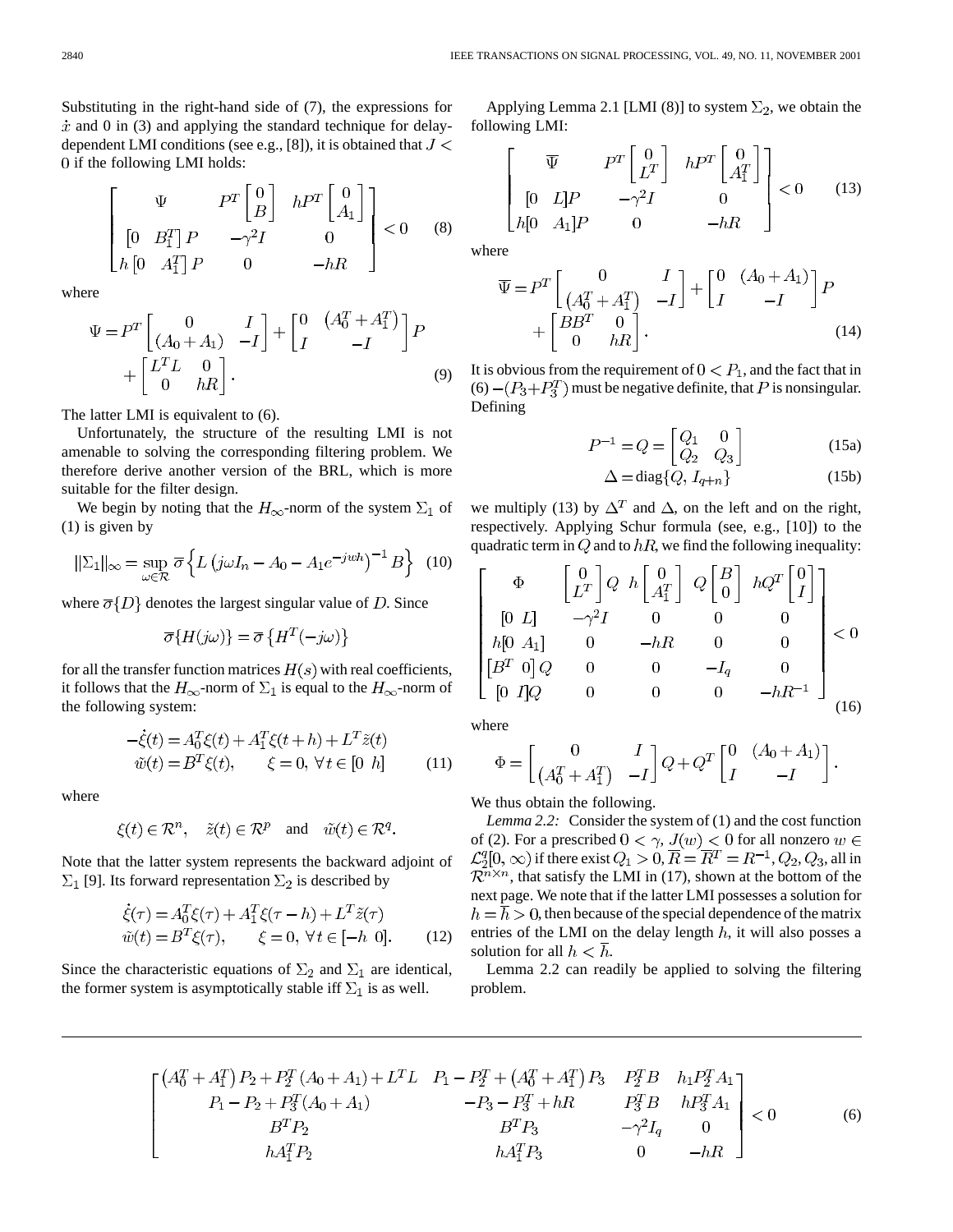#### III. FILTERING PROBLEM

We consider the system of (1a), with the measurement law of

$$
y(t) = \text{col}\{C_0x(t), C_1x(t-h)\} + D_{2,1}w \tag{18}
$$

where  $y(t) \in \mathcal{R}^r$  is the measurement vector, and the matrices  $C_0 \in \mathbb{R}^{r_1 \times n}$ ,  $C_1 \in \mathbb{R}^{r_2 \times n}$ , and  $D_{2,1} \in \mathbb{R}^{r \times q}$  are constant matrices. We seek a filter of the following observer form:

$$
\dot{\hat{x}}(t) = A_0 \hat{x}(t) + A_1 \hat{x}(t - h) + K_0(y(t) - C_0 \hat{x}(t)) \tag{19}
$$

such that the  $H_{\infty}$ -norm of the resulting transference between the exogenous signal  $w$  and the estimation error  $z$  is less than a prescribed value  $\gamma$ , where

$$
z(t) \stackrel{\Delta}{=} L(x(t) - \hat{x}(t)).
$$
 (20)

We begin solving the problem for the simpler case where  $C_1 = 0$ . In this case, it follows from (1a), (18) and (19) that the estimation error is described by the following model:

$$
\dot{e}(t) = (A_0 - K_0 C_0)e(t) + A_1 e(t - h)
$$
  
+ 
$$
(B - K_0 D_{2,1})w
$$
 (21a)

$$
z(t) = Le(t)
$$
 (21b)

where  $e(t) \triangleq x(t) - \hat{x}(t)$ . The problem then becomes one of finding the filter gain  $K_0$  such that the  $H_{\infty}$ -norm of the system of (21) will be less than a prescribed value. Applying Lemma 2.2 and denoting  $Y = Q_1 K_0$  we obtain the following.

*Theorem 3.1:* Consider the system of (1a), (18), and (19) with  $C_1 = 0$  and the cost function (2), where z is defined in (21b). For a prescribed  $0 < \gamma$ ,  $J(w) < 0$  for all nonzero  $w \in \mathcal{L}_2^q[0, \infty)$  if there exist  $Q_1 > 0, \overline{R} = \overline{R}^T, Q_2, Q_3$ , all in  $\mathcal{R}^{n \times n}$ , and  $Y \in \mathcal{R}^{n \times r}$  that satisfy the LMI in (22), shown at

the bottom of the page. If the existence of the matrices  $Q_1$ ,  $\overline{R}$ ,  $Q_2$ ,  $Q_3$ , and Y is affirmative, the filter gain is given by

$$
K_0 = Q_1^{-1} Y. \tag{23}
$$

The result of the Theorem 3.1 is applied to the following example.

*Example 1:* We consider the same system as found in [8] to which a state-feedback has been applied. We assume that the measurement equation is the same as (18), with  $r_2 = 0$ , and we seek an optimal observer that achieves a minimum estimation level. The matrices in (1) and (18) are as follows:

$$
A_0 = \begin{bmatrix} 0 & 0 \\ 0 & 1 \end{bmatrix}, \quad \overline{A}_1 = \begin{bmatrix} -1 & -1 \\ 0 & -0.9 \end{bmatrix}
$$

$$
B = \begin{bmatrix} 1 & 0 \\ 1 & 0 \end{bmatrix}, \quad L = \begin{bmatrix} 1 & 0 \end{bmatrix}
$$

$$
C_0 = \begin{bmatrix} 0 & 1 \end{bmatrix}, \quad C_1 = 0, \quad D_{21} = 0.01, \quad h = 0.999 \text{ s.}
$$

We note that the system is unstable. By Theorem 3.1, we obtain a minimum value of  $\gamma = 22.8784$  with a filter gain matrix  $K =$ [4790 18 139]

The above results were obtained for the case where no delay is encountered in the measurement. In case the measurement also includes a delayed state information  $[C_1$  in (18) is not zero], we add an additional component, in series with the delayed component of  $y$ . The state space model of this component is given by

$$
\dot{\eta}(t) = -\rho I_{r_2} \eta(t) + \begin{bmatrix} 0 & \rho I_{r_2} \end{bmatrix} y(t) \tag{24}
$$

for  $1 \ll \rho$ . Denoting the augmented state vector by  $\xi(t) =$  $col{x(t), \eta(t)}$ , the augmented system is then described by

$$
\dot{\xi}(t) = \tilde{A}_0 \xi(t) + \tilde{A}_1 \xi(t - h) + \tilde{B}w
$$
 (25)

where

$$
\tilde{A}_0 = \begin{bmatrix} A_0 & 0 \\ 0 & -\rho I_{r_2} \end{bmatrix}, \quad \tilde{A}_1 = \begin{bmatrix} A_1 & 0 \\ \rho C_1 & 0 \end{bmatrix}
$$

$$
\begin{bmatrix}\nQ_2 + Q_2^T & Q_3 - Q_2^T + Q_1(A_0 + A_1) & 0 & 0 & Q_1B & hQ_2^T \\
Q_3^T - Q_2 + (A_0^T + A_1^T)Q_1 & -Q_3 - Q_3^T & L^T & hA_1^T\overline{R} & 0 & hQ_3^T \\
0 & L & -\gamma^2 I_p & 0 & 0 \\
0 & h\overline{R}A_1 & 0 & -h\overline{R} & \cdot & \cdot \\
B^T Q_1 & 0 & \cdot & \cdot & -I_q & 0 \\
hQ_2 & hQ_3 & 0 & \cdot & 0 & -h\overline{R}\n\end{bmatrix} < 0
$$
\n(17)

$$
\begin{bmatrix}\nQ_2 + Q_2^T & Q_3 - Q_2^T + Q_1(A_0 + A_1) - YC_0 & 0 & 0 & Q_1B - YD_{2,1} & hQ_2^T \\
Q_3^T - Q_2 + (A_0^T + A_1^T)Q_1 - C_0^T Y^T & -Q_3 - Q_3^T & L^T & hA_1^T \overline{R} & 0 & hQ_3^T \\
0 & L & -\gamma^2 I_p & 0 & 0 & 0 \\
0 & h\overline{R}A_1 & 0 & -h\overline{R} & . & . \\
B^T Q_1 - D_{2,1}^T Y^T & 0 & hQ_3 & 0 & 0 & -h\overline{R}\n\end{bmatrix} < 0 \quad (22)
$$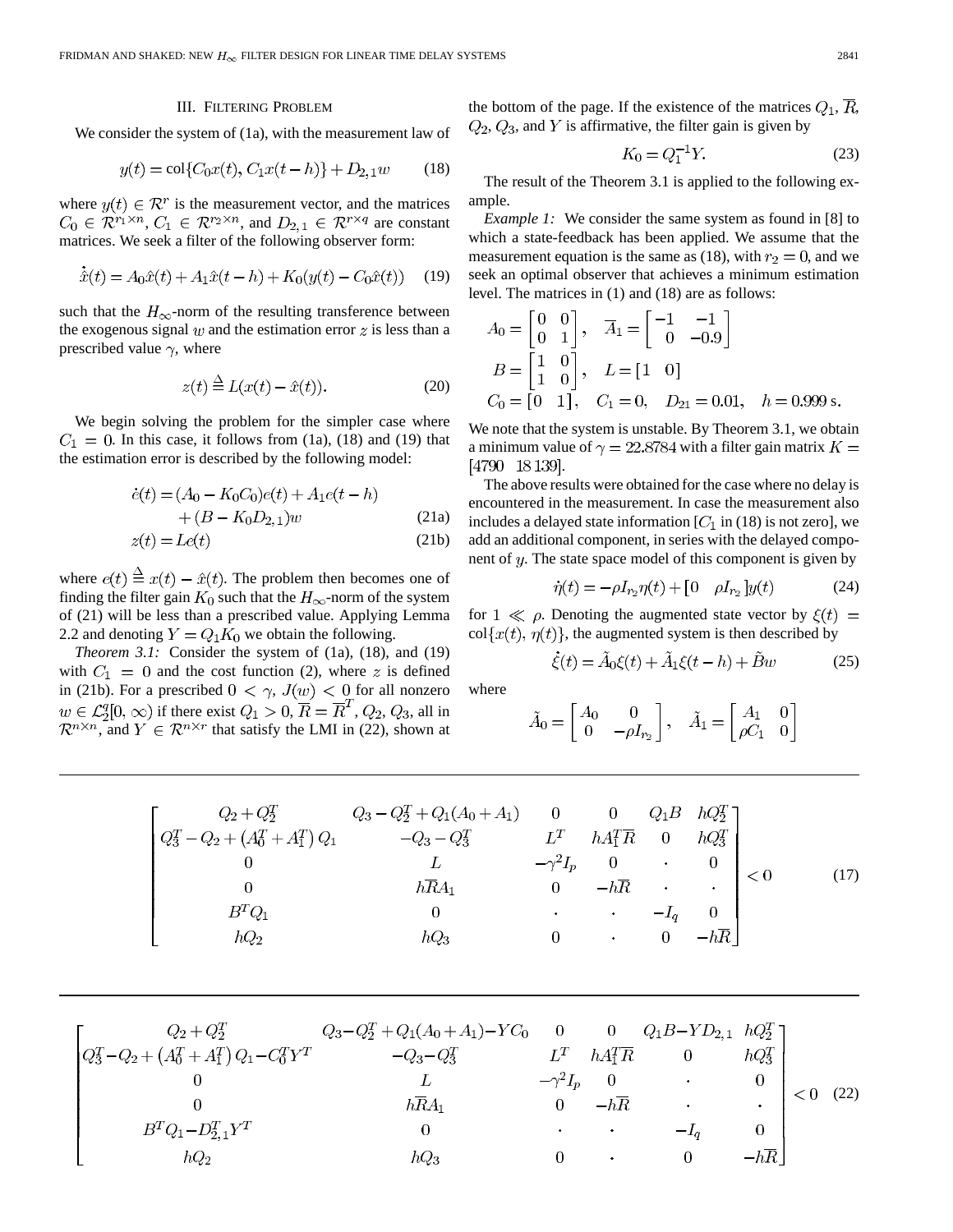and

$$
\tilde{B} = \begin{bmatrix} B \\ \rho[0 \ I_{r_2}] D_{2,1} \end{bmatrix}.
$$

We consider the following augmented filter:

$$
\dot{\hat{\xi}}(t) = \tilde{A}_0 \hat{\xi}(t) + \tilde{A}_1 \hat{\xi}(t - h) + \tilde{K} \left( \text{col} \{ [I_{r_1} \ 0] y(t), \eta(t) \} - \tilde{C} \hat{\xi}(t) \right)
$$
(26)

where

$$
\tilde{C} = \begin{bmatrix} C_0 & 0 \\ 0 & I_{r_2} \end{bmatrix}.
$$

The resulting estimation error vector is denoted by  $\tilde{e}(t) = \xi(t) \hat{\xi}(t)$ , and we obtain the following state space representation for this error vector:

$$
\dot{\tilde{e}}(t) = \left(\tilde{A}_0 - \tilde{K}\tilde{C}\right)\tilde{e}(t) + \tilde{A}_1\tilde{e}(t - h) + \left(\tilde{B} - \tilde{K}\left[I_{r_1} \quad 0\right]D_{2,1}\right)w(t).
$$
 (27)

Letting  $\tilde{z} = [L \ 0]\tilde{e}$  and considering

$$
J_1 = \int_0^\infty \left(\tilde{z}^T \tilde{z} - \gamma^2 w^T w\right) d\tau \tag{28}
$$

we apply Lemma 2.2 and obtain the following:

*Theorem 3.2:* Consider the system of (25), (18), and (26) and the cost function (28). For a prescribed  $0 < \gamma$  and for  $\rho \gg 1$ , for all nonzero  $w \in \mathcal{L}_2^q[0,\infty)$  if there exist  $Q_1 > 0$ , ,  $Q_2$ ,  $Q_3$ , all in  $\mathcal{R}^{(n+r)\times (n+r)}$ , and  $Y \in \mathcal{R}^{(n+r)\times r}$  that satisfy the LMI in (29), shown at the bottom of the page. If the existence of the matrices  $Q_1$ ,  $\overline{R}$ ,  $Q_2$ ,  $Q_3$ , and Y is affirmative, the filter gain is given by

$$
\tilde{K} = Q_1^{-1}Y.\tag{30}
$$

The existence of a solution to (22) guarantees that the filter that is built from the series connection of (24) and (26) will achieve the required performance as long as  $0 < \rho$ . Considering, however,  $1 \ll \rho$  and denoting

$$
\tilde{K} = \begin{bmatrix} K_{0,0} & K_{0,1} \\ K_{1,0} & K_{1,1} \end{bmatrix}
$$

it follows from Theorem 3.2 that if there exists a solution to the LMI of (22), then the estimate of  $x(t)$  is given by

$$
\hat{x}(t) = A_0 \hat{x}(t) + A_1 \hat{x}(t - h) + K_{0,0}([I_{r_1} \ 0]y(t) - C_0 \hat{x}) \n+ K_{0,1}(\eta - \hat{\eta}).
$$
\n(31)

When  $1 \ll \rho$  and  $r_1 = 0$  (namely, when all the measurements are delayed), the latter equation, together with the one obtained from (26) for  $\hat{\eta}$ , leads to the following filter:

$$
\dot{\hat{x}}(t) = A_0 \hat{x}(t) + A_1 \hat{x}(t - h)
$$

$$
+ \overline{K}(y(t - h) - C_1 \hat{x}(t - h)) + \Delta \qquad (32a)
$$

where

$$
\overline{K} = (\rho I_r + K_{11})^{-1} \rho K_{01} + O(\rho^{-1})
$$
 (32b)

and where  $\Delta = O(\rho^{-1}, s)$ . The latter filter, with  $\Delta = 0$ , will achieve the required estimation accuracy if  $\rho$  is chosen large enough.

We demonstrate the use of the results of Theorem 3.2 in the following example.

*Example 2:* We consider the system of Example 1, with the measurement delayed by 0.9 s. The matrices of the state space model are given in Example 1, with the difference being that

 $C_0 = 0$ ,  $C_1 = [0 \ 1]$  and  $h = 0.9$  s.

By Theorem 3.2, we obtain, using  $\rho = 10^{10}$ , a minimum value of  $\gamma = 128.406$  for the gain matrix  $\overline{K} = [-0.8450, 0.2045]$ .

## IV. CONCLUSIONS

The problem of  $H_{\infty}$  filtering for linear, continuous, time-invariant systems with time delay has been solved. The solution procedure is based on applying an observer type filter and provides a sufficient condition for achieving a prescribed estimation accuracy. Since our results are only sufficient, the question arises as to how big an overdesign is entailed in our method and whether or not it is smaller than the one encountered in other designs appearing in the literature. To answer this question, one has to bear in mind that the filter designs are based, one way or another, on a related bounded real lemma (BRL) that provides the sufficient condition for a system with delay to possess an  $H_{\infty}$ -norm that is less than a prescribed value. The overdesign of the corresponding filter design will strongly depend on the conservatism of the BRL used. In this paper, we have used the

$$
\begin{bmatrix}\nQ_2 + Q_2^T & Q_3 - Q_2^T + Q_1 \left(\tilde{A}_0 + \tilde{A}_1\right) - Y\tilde{C} & 0 & 0 & Q_1 \tilde{B} - Y[I_{r_1} & 0]D_{2,1} & hQ_2^T \\
Q_3^T - Q_2 + \left(\tilde{A}_0^T + \tilde{A}_1^T\right)Q_1 - \tilde{C}^T Y^T & -Q_3 - Q_3^T & [L & 0]^T & h\tilde{A}_1^T \overline{R} & 0 & hQ_3^T \\
0 & [L & 0] & -\gamma^2 I_p & 0 & 0 & 0 \\
0 & h\overline{R}\tilde{A}_1 & 0 & -h\overline{R} & . & . & . \\
\tilde{B}^T Q_1 - D_{2,1}^T [I_{r_1} & 0]^T Y^T & 0 & hQ_3 & 0 & . & 0 & -h\overline{R}\n\end{bmatrix}\n< 0
$$
\n(29)